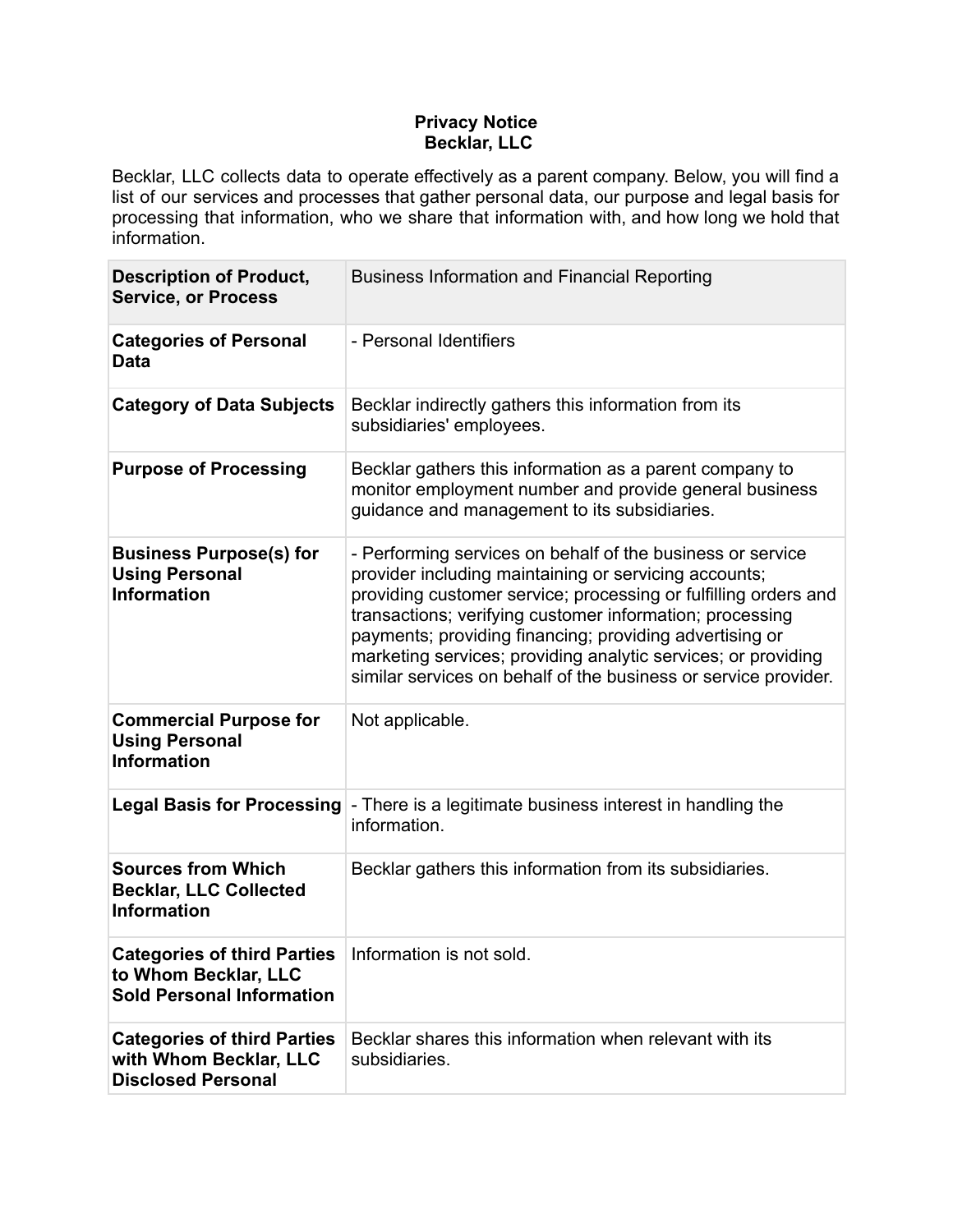| <b>Information for a Business</b><br><b>Purpose</b> |                                                                                        |
|-----------------------------------------------------|----------------------------------------------------------------------------------------|
| <b>Automated Processing or</b><br><b>Profiling</b>  | Automated processing does not occur.                                                   |
| is Transferred<br>Internationally                   | <b>Whether the Personal Data</b>   This information is processed in the United States. |
| <b>Retention Period</b>                             | Becklar retains this information for 7 years after the<br>termination of an employee.  |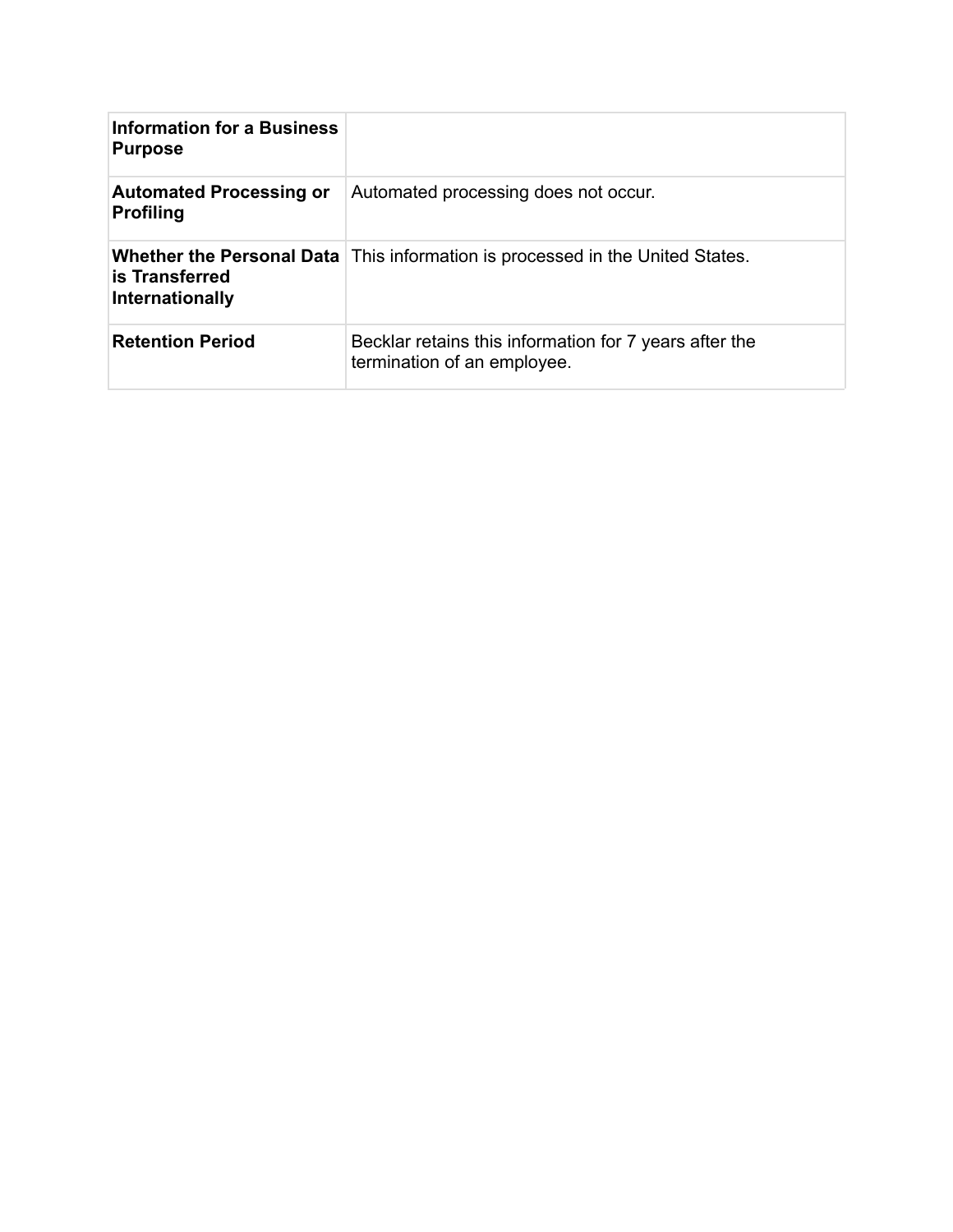### **Your rights with regard to the data we collect:**

You may ask Becklar, LLC to access, rectify, erase, and restrict how we process your Personal Data. You may review the Personal Data we have in our Information and Communications systems concerning you and make corrections to that Personal Data. In certain circumstances, you may even ask that we delete some of the Personal Data we may have collected about you or restrict how we process that information.

We will endeavor to respond to your requests within 30 days. Should we be unable to comply within 30 days, we will contact you and let you know of any delay.

## **Authorizing your Request:**

In order to authenticate your identity when you make a request, we require that you provide us the following information in your correspondence with our Privacy Point of Contact:

- 1. If you have a password-secured account with Becklar, LLC:
	- $\circ$  No additional information is required to verify your identity. However, you must re-confirm your account credentials to verify your opt-out request.
- 2. If you do not have a password-secured account with Becklar, LLC:
	- o Name and Zip Code
- 3. If you do not have a password-secured account with Becklar, LLC and request to know specific pieces of information:
	- o Name, Zip Code and Address

## **Exercising Your Rights:**

If you want to exercise your rights, you may contact us or our data protection office at:

| Organization                                                                                                        | <b>Privacy Point of Contact</b> |
|---------------------------------------------------------------------------------------------------------------------|---------------------------------|
| Becklar, LLC<br>Address: 4699 Harrison Blvd. Ogden, UT<br>84403<br>Phone: 801-999-999<br>Email: privacy@becklar.com | Email: privacy@becklar.com      |

Becklar, LLC will not discriminate against you because you have made a request to exercise your privacy rights.

The Privacy Point of Contact listed above, as well as employees who work with the Privacy Point of Contact, have received training to help you exercise your privacy rights.

### **Contacting Supervisory Authorities:**

If you would like to lodge a complaint against us, you may contact your local supervisory authority. If you have trouble locating a supervisory authority, please contact Privacy Department above and they will help you contact a supervisory authority.

### **Changes to our privacy statement:**